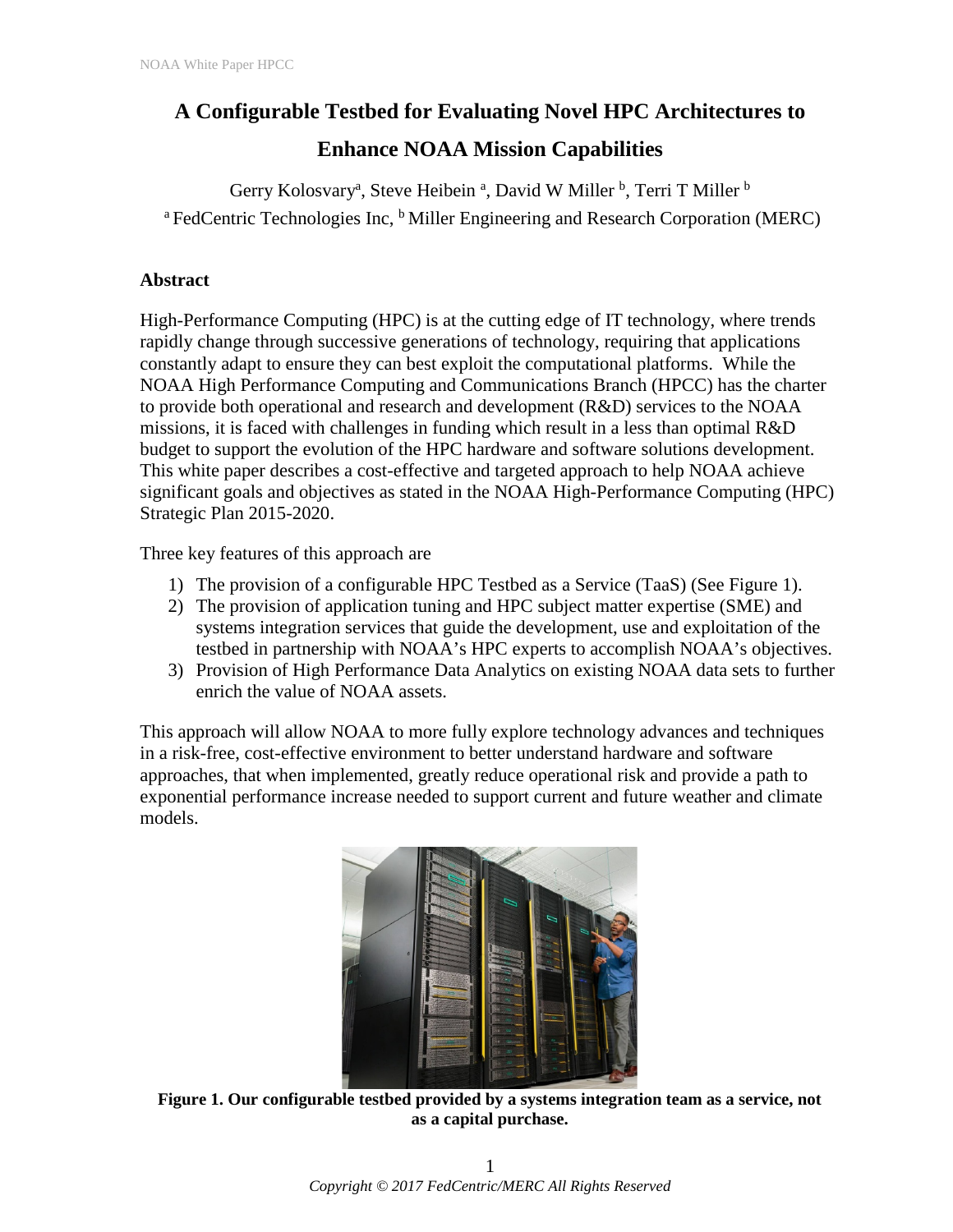## **Overview**

In their Strategic Plan, NOAA outlines 15 objectives mapped to 5 specific goals. There is a very cost-effective solution that can be implemented to target up to 13 of these 15 objectives. The solution is centered on several key elements:

- 4) Provision of a configurable testbed, dedicated to NOAA's use and *provided as a service* to NOAA, not as a capital purchase. Using this Testbed as a Service (TaaS) implies NOAA only pays for the configuration and use of the testbed for specific tasking defined jointly by NOAA HPCC and the systems integration team who owns and operates the testbed;
- 5) The implementation of this testbed, under the guidance of an experienced HPC systems integration team where hardware and software requirements are met with low-risk, high performance integrated solutions;
- 6) The addition of a systems integration team member that is intimately knowledgeable of NOAA science requirements that drive their HPC applications;
- 7) Execution by a cost-effective small business team that is driven by results without the overhead costs of large systems integration contractor;
- 8) Testbed houses flexible compute, storage, and network hardware that supports reconfiguration as scale-out, scale-up, and hybrid architectures;
- 9) Testbed equipment includes regular refresh to stay abreast of performance and capacity advances; and,
- 10) HPC vendor loaner hardware and software are encouraged to supplement NOAA HPC testbed so investigations are not limited to equipment on hand.



## **Figure 2. Systems Integration Team Competencies and Contribution**

The systems integration team, as shown in Figure 2, performs the following functions:

- 1) Engage HPC vendors to ensure NOAA has insight into company and industry roadmaps and access to latest technologies for testing.
- 2) Engage NOAA HPCC and model (SMEs) to set priorities and use of the TaaS resources.
- 3) Work with model owners to determine performance bottlenecks.
- 4) Propose alternatives for testing to improve performance.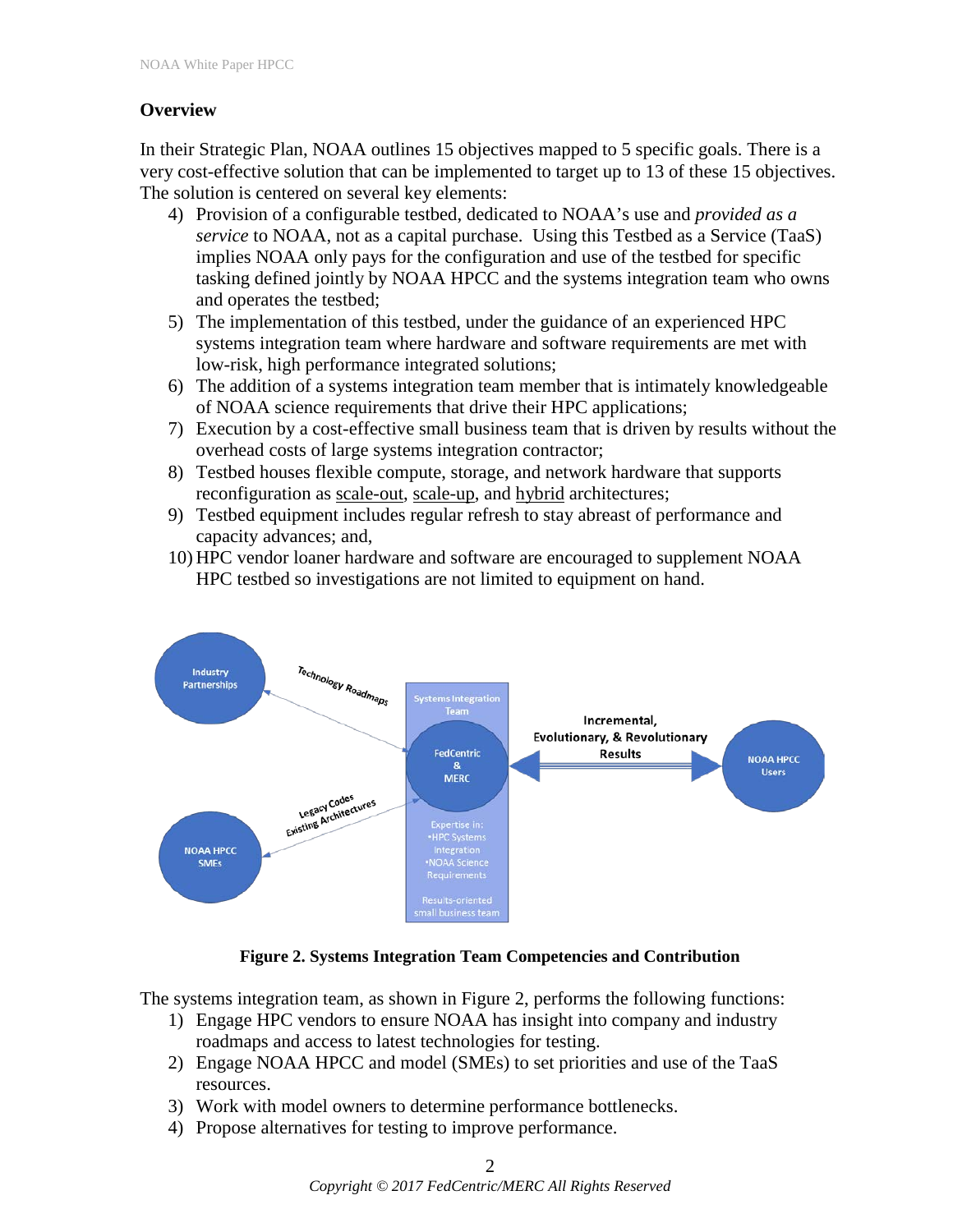- 5) Configure the TaaS environment for the investigation.
- 6) Work with NOAA SMEs to run investigations and validate results.
- 7) Communicate investigation results to HPCC stakeholders and the greater NOAA community.
- 8) Incorporate feedback into future investigations
- 9) Provided recommendations on HPC strategy and tactics based on R&D performed on the TaaS platform

Table 1 provides a brief description of the solutions promoted in this white paper and the resulting benefits to NOAA HPCC's goals and objectives.

| Goal &<br><b>Objective</b> |                | <b>Description</b>                                                                                                                                               | <b>Solution</b>                                                                                                                                                                                                                                                                                | <b>Benefit</b>                                                                                                                                                                                                                                                     |  |  |
|----------------------------|----------------|------------------------------------------------------------------------------------------------------------------------------------------------------------------|------------------------------------------------------------------------------------------------------------------------------------------------------------------------------------------------------------------------------------------------------------------------------------------------|--------------------------------------------------------------------------------------------------------------------------------------------------------------------------------------------------------------------------------------------------------------------|--|--|
| $\mathbf{1}$               |                | Provide enterprise HPC services to enable the agency's mission                                                                                                   |                                                                                                                                                                                                                                                                                                |                                                                                                                                                                                                                                                                    |  |  |
|                            | $\mathbf{1}$   | Maintain core<br>competency and<br>reliable HPC<br>enterprise capability                                                                                         | • A configurable, dedicated<br>NOAA HPC Testbed as a<br>Service (TaaS).<br>• Identify bottlenecks in current<br>approaches.<br>• SMEs suggest possible<br>alternatives.<br>• Reconfigure TaaS to test<br>NOAA applications and/or data<br>and provide quantitative and<br>qualitative results. | • A production scale environment<br>to measure impact of software<br>optimizations, hardware<br>enhancements, architecture<br>changes, and alternative<br>approaches.<br>• Data points for NOAA<br>decision-makers.<br>• Hands-on access to emerging<br>technology |  |  |
|                            | $\overline{2}$ | Leverage other<br>federal agencies HPC<br>shared services to<br>increase NOAA's<br>access to leadership-<br>class computing and<br>novel architectures           | Leverage industry partners that<br>have provided significant<br>improvements in HPC<br>technologies for other federal<br>agencies by employing novel<br>architectures including HPE, SGI,<br>Cray, Intel, NVIDIA hardware                                                                      | • Lessons learned from other<br>agencies' HPC evolutions<br>• Access to industry's top<br>leadership<br>• Collaboration reduces risks<br>associated with new technology                                                                                            |  |  |
|                            | 3              | Provision and<br>allocation of HPC<br>services consistent<br>with requirements of<br>NOAA's mission<br>workflow                                                  | Results driven HPC investigations<br>using NOAA application codes<br>and analogous benchmarks that<br>represent NOAA mission and<br>workflow.                                                                                                                                                  | • Provides actionable information<br>on code, system, and workflow<br>optimization<br>• Stays on mission<br>• Eliminates research for<br>curiosity's sake                                                                                                          |  |  |
| $\overline{2}$             |                | <b>Improve Linkage Between Mission Requirements and HPC Solutions</b>                                                                                            |                                                                                                                                                                                                                                                                                                |                                                                                                                                                                                                                                                                    |  |  |
|                            | 1              | Establish integrated<br>support of NOAA's<br>applications to<br>optimize HPC<br>solutions and to guide<br>model development<br>based on changing<br>technologies | A configurable, dedicated HPC<br>testbed provided as a Service to<br>the NOAA software engineering<br>team responsible for the model<br>developments. SI and industry<br>partner SMEs can tune code for<br>new architectures.                                                                  | • Risk reduction for applications<br>development, optimization and<br>implementation as part of<br>advancing operational<br>improvements<br>• Reduced implementation costs<br>through leveraged capabilities                                                       |  |  |
|                            | $\overline{2}$ | Develop scientific and<br>software assurance<br>methodologies to deal<br>with increasing<br>complexity of HPC<br>systems                                         | A configurable, dedicated NOAA<br>HPC testbed provided as a<br>Service as to test alternative<br>workflows, user tools, and<br>methodologies.                                                                                                                                                  | • Offline testing of software<br>automation techniques without<br>adding risk to production<br>operations<br>• Provides pathway for<br>exponential (not just<br>incremental) improvements.                                                                         |  |  |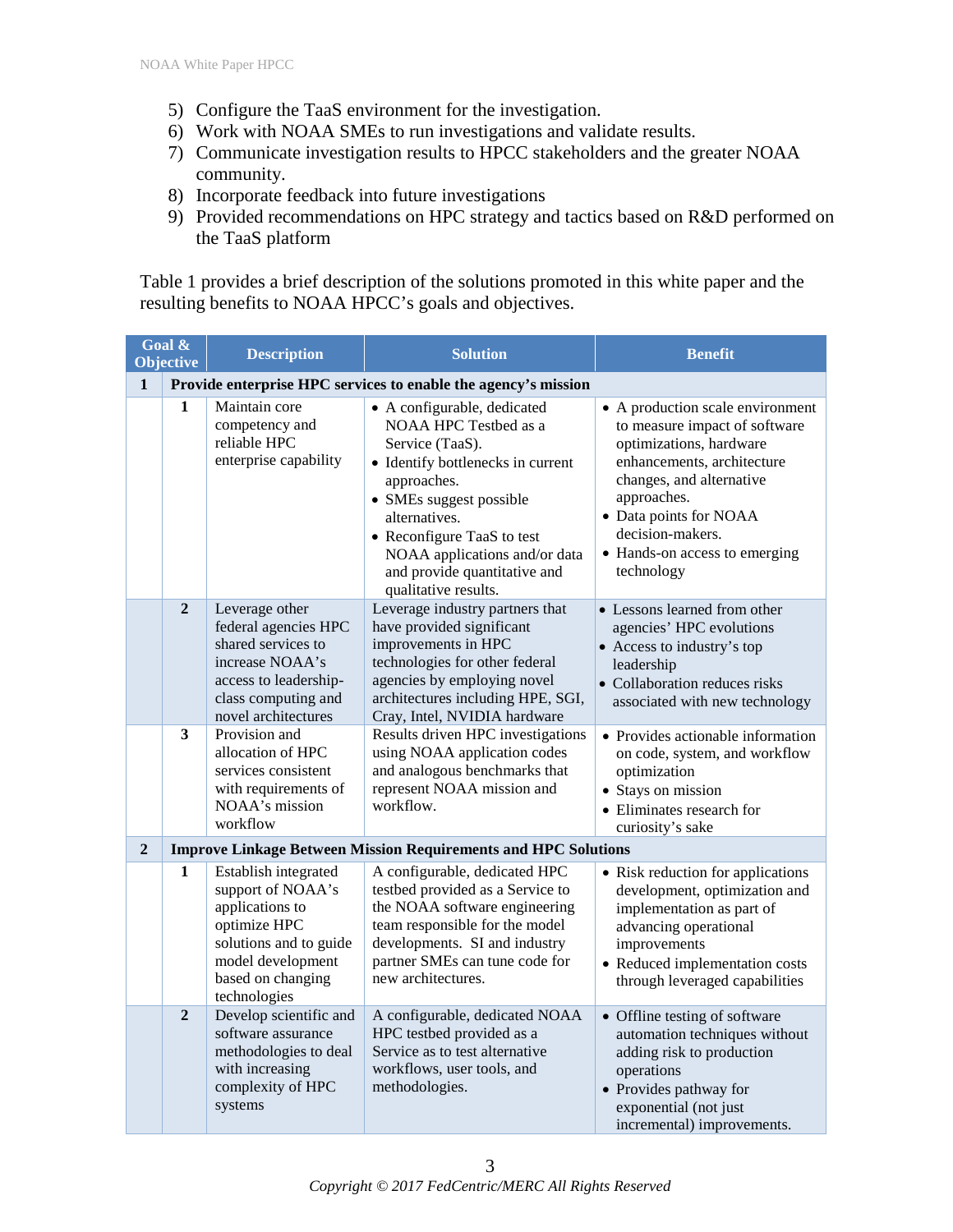| Goal &<br><b>Objective</b> |                | <b>Description</b>                                                                                                                         | <b>Solution</b>                                                                                                                                                                                                                                                                                                                                                               | <b>Benefit</b>                                                                                                                                                                                                                                                                            |  |
|----------------------------|----------------|--------------------------------------------------------------------------------------------------------------------------------------------|-------------------------------------------------------------------------------------------------------------------------------------------------------------------------------------------------------------------------------------------------------------------------------------------------------------------------------------------------------------------------------|-------------------------------------------------------------------------------------------------------------------------------------------------------------------------------------------------------------------------------------------------------------------------------------------|--|
|                            |                |                                                                                                                                            | Prototype platform to demonstrate<br>best practice from other gov and<br>commercial HPC sites.                                                                                                                                                                                                                                                                                | • Reduces missed opportunities<br>for improved HPC capabilities                                                                                                                                                                                                                           |  |
|                            | 3              | Explore innovative<br>methodologies and<br>solutions to improve<br>efficiency of data<br>storage and<br>effectiveness of data<br>analytics | Industry partners who are both<br>HPC technology experts and<br>systems integration engineers<br>who understand most efficient<br>and effective approaches to<br>architect hardware/software<br>solutions. Reconfigurable system<br>to accommodate emerging HPC<br>architectures and support vendor<br>loaner equipment, extending the<br>range of alternatives investigated. | • Most affordable solutions<br>provided by system architects<br>who have performed their own<br>data analytics, developing their<br>own toolsets (i.e. graph<br>analytics, machine learning,<br>memory centric computing)<br>• Reduced time to insight<br>• Broader range of alternatives |  |
| 3                          |                |                                                                                                                                            | Recognize and Plan for Emerging Uses of HPC                                                                                                                                                                                                                                                                                                                                   |                                                                                                                                                                                                                                                                                           |  |
|                            | 1              | Perform outreach and<br>education to NOAA<br>programs about HPC<br>services                                                                | Sponsor a vibrant NOAA HPC<br>users group, provide content for<br>NOAA internal & external web<br>sites, highlight investigation<br>results, disseminate knowledge,<br>provide training materials,<br>technical libraries and on-line<br>documentation.                                                                                                                       | • Training and demonstrations<br>provided to new and potential<br>users<br>• Shared knowledge among the<br>user community enhances best-<br>practices, provides SOTA HPC<br>knowledge that can extend the<br>HPC user community and<br>provide user and application<br>efficiencies.      |  |
|                            | $\overline{2}$ | Enhance support to<br>accommodate new<br>communities and<br>technologies                                                                   | Internal seminars demonstrating<br>NOAA HPC testbed investigation<br>results and NOAA successes.<br>Extensible testbed encouraging<br>vendor loaners and SME<br>involvement.                                                                                                                                                                                                  | • Demonstrations remove the fear,<br>uncertainty, and doubt holding<br>back new users.<br>• Vendor loaners bring latest<br>technology and additional points<br>of view to extend alternatives<br>that can be considered.                                                                  |  |
|                            | 3              | Evolve funding model<br>to account for<br>emerging HPC users                                                                               | HPC TaaS to identify the most<br>successful approaches/solutions<br>prior to making HPC expenditure.                                                                                                                                                                                                                                                                          | • Sizing is more accurate.<br>• Cost estimates are based on<br>measured results.<br>• Reduces risk                                                                                                                                                                                        |  |
| 4                          |                | <b>Effectively Adopt Latest HPC Technology to Drive Efficiencies</b>                                                                       |                                                                                                                                                                                                                                                                                                                                                                               |                                                                                                                                                                                                                                                                                           |  |
|                            | 1              | Access novel<br>architectures                                                                                                              | Leverage industry partners who<br>are developing novel<br>architectures. Supplement<br>NOAA HPC testbed with vendor<br>loaners and SMEs to test NOAA<br>applications on these<br>architectures.                                                                                                                                                                               | • Access to and trial of novel and<br>architectures and emerging<br>products.<br>• Lessons learned from other<br>installations and vendor SMEs.                                                                                                                                           |  |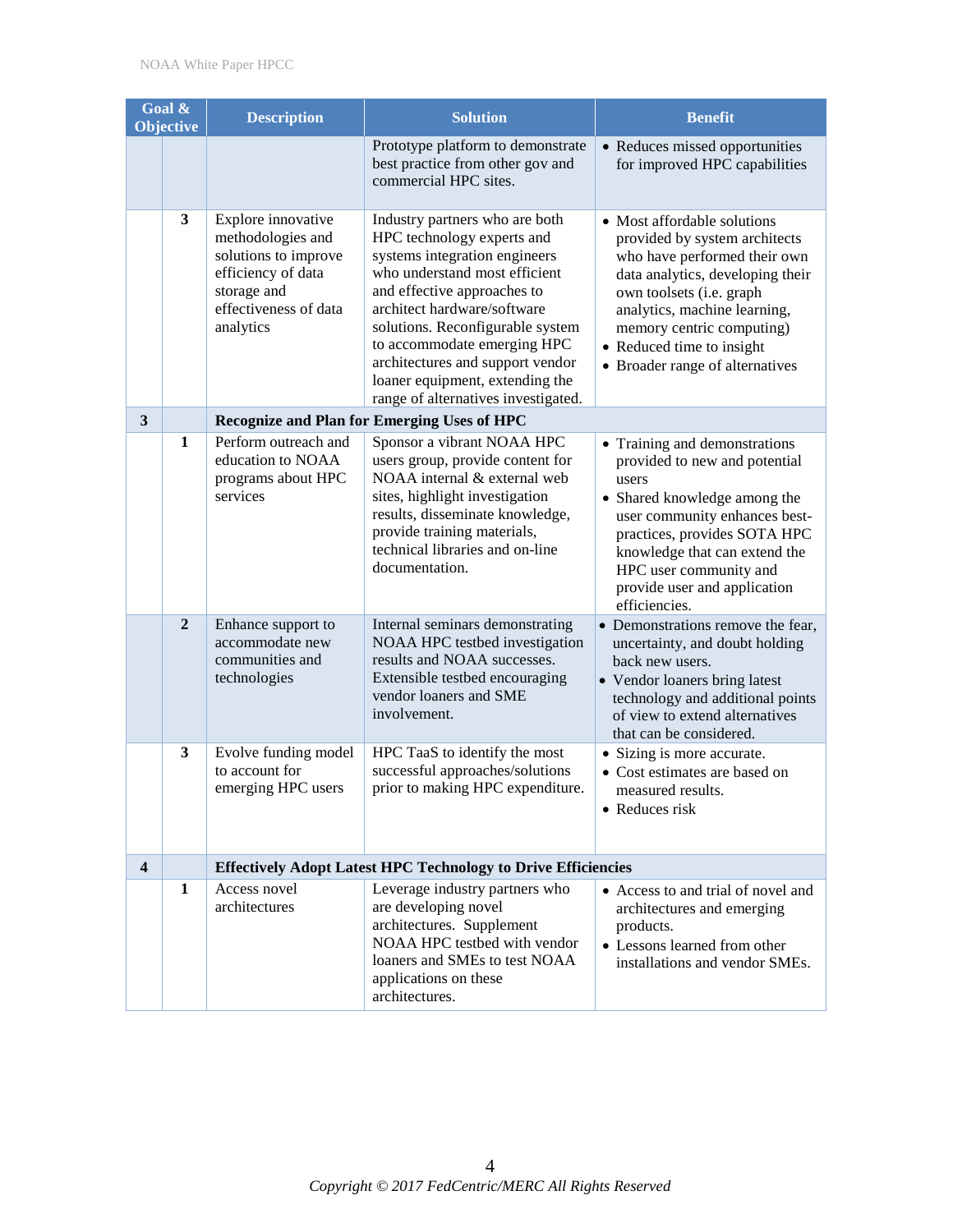| Goal &<br><b>Objective</b> |              | <b>Description</b>                                                                                                                                          | <b>Solution</b>                                                                                                                                                                                                                                                                  | <b>Benefit</b>                                                                                                                                                                                                                                                                   |
|----------------------------|--------------|-------------------------------------------------------------------------------------------------------------------------------------------------------------|----------------------------------------------------------------------------------------------------------------------------------------------------------------------------------------------------------------------------------------------------------------------------------|----------------------------------------------------------------------------------------------------------------------------------------------------------------------------------------------------------------------------------------------------------------------------------|
|                            | $\mathbf{2}$ | Create training<br>opportunities and<br>workshops to enable<br>exchange of<br>knowledge between<br>model developers and<br><b>HPC</b> solution<br>providers | • Facilitate solution<br>whiteboarding sessions with<br>model developers and HPC<br>SME <sub>s</sub> .<br>• Facilitate training seminars by<br>testbed provider and vendor<br><b>SMEs</b><br>• Train the trainer<br>• On-site and remote training<br>• On-demand training videos | • Extends knowledge transfer<br>• Enthuses model developers to<br>embrace new solutions.                                                                                                                                                                                         |
|                            | 3            | Develop integrated<br>enterprise-wide<br>competency to<br>recognize, plan, and<br>evaluate emerging<br>technologies for<br>future acquisitions              | Facilitate HPC outreach via<br>multimedia and face-to-face<br>knowledge transfer with audience<br>appropriate information on HPC<br>trends, best practices, and<br>investigation results.                                                                                        | • Provides NOAA<br>decisionmakers with actionable<br>information.<br>• Provides model developers with<br>tradeoffs of alternative<br>approaches.<br>• Provides operations team with<br>best practices<br>• Provides regular information<br>exchanges between HPC<br>stakeholders |
| 5                          |              | <b>Maximize Effectiveness of HPC Solutions</b>                                                                                                              |                                                                                                                                                                                                                                                                                  |                                                                                                                                                                                                                                                                                  |
|                            | 3            | Improve the user<br>experience                                                                                                                              | Provide audience appropriate<br>information of quantitative and<br>qualitative results. Include<br>impact on user workflow when<br>testing innovative approaches.                                                                                                                | • Results are more digestible<br>• Increases user acceptance of<br>new approaches                                                                                                                                                                                                |

**Table 1. Strategic solutions that help NOAA HPCC achieve their goals.**

## **NOAA HPC Goals and Objectives and this White Paper**

The goal of the NOAA test bed would be to investigate and make recommendations regarding new technologies and how it might greatly enhance NOAA's Mission. In the "High Performance Computing Strategic Plan 2015-2020 (Final Draft)", the Office of the Chief Information Officer of NOAA states five Goals and associated Objectives for High Performance Computing to achieve its mission. Listed below are NOAA's stated goals, objectives, and accompanying dialog (in italics). With the MERC/FC team's capabilities and experience, coupled with a NOAA-dedicated testbed facility, NOAA can specifically and measurably address the following goals and objectives.

## *Goal 1: Provide enterprise HPC services to enable the agency's mission.*

## *Objective 1: Maintain Core Competency and Reliable HPC Enterprise Capability*

*Computing capacity, short and long-term storage, and scientific analysis are central to NOAA's mission. NOAA will continue to operate and maintain its core enterprise capability and services for computing; post-processing and analysis; and long-term storage assets. In-house HPC expertise familiar with the mission applications, is a key*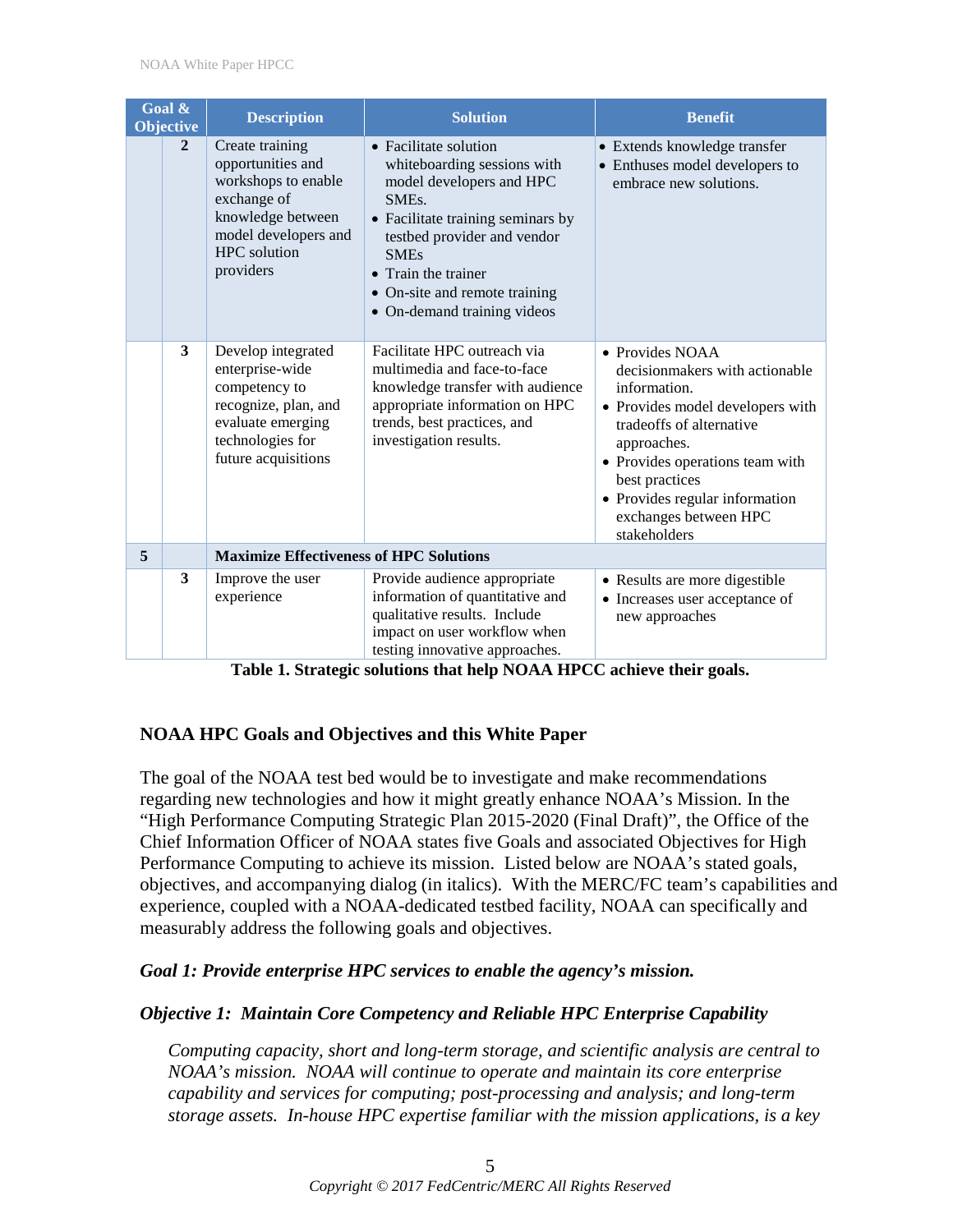*asset essential to optimize, continuously modernize, and exploit the use of NOAA's HPC capabilities for the maximum return.*

NOAA's stated objective is to provide in-house HPC expertise familiar with mission applications as a key asset essential to optimizing and continuously modernizing their HPC capabilities for maximum return. A configurable HPC testbed provided as a service provides NOAA HPCC with the needed resources to test and vet their unique requirements with alternative options including application optimization, hardware modernization, and innovative approaches. The systems integration team works with NOAA HPCC to architect the testbed testing priorities and approaches to ensure NOAA's HPC capabilities are maintained and continuously modernized.

## *Objective 2: Leverage other federal agencies HPC shared services to increase NOAA's access to leadership-class computing and novel architectures*

*On the path to exascale computing, NOAA will leverage leadership-class facilities that are available throughout the Government. Access to these national assets will enable NOAA to scale their work further and leverage engineering and resources that would not be otherwise attainable. Access to leadership class computing will enable breakthrough research.* 

Whereas the configurable HPC testbed would be dedicated to NOAA and not leveraged from other federal agency resources or technology, it would increase NOAA's access to leadership-class computing and novel architectures if it were provided by industry partners with cross-agency experience and operate at the leading edge of HPC technology through direct partnerships with the leading developers and manufacturers of the technology. This partnership provides NOAA HPCC with access to lessons learned from other federal agency HPC achievements.

While industry partners do not represent national assets, NOAA can use dedicated industry resources to scale their work further and thereby leverage engineering and resources that would not be otherwise available. Access to industry's top leadership in HPC greatly reduces risk associated with implementation of new configurations and reduces time to insight for NOAA scientists.

## *Objective 3: Provision and allocation of HPC services consistent with requirements of NOAA's mission workflow*

*Computational and storage capabilities are determined by model and workflow requirements. Working with agency partners, resources will be acquired and configured to achieve optimal results.* 

Since computational and storage capabilities are determined by model and workflow requirements, it is imperative that industry partners who are providing configurable HPC testbed resources understand the systems engineering aspect of this technology. Configuration of HPC hardware in and of itself can provide increased performance. However, coupling improvements in hardware configuration, even without technology upgrades, with software optimization that leverage the hardware configuration can bring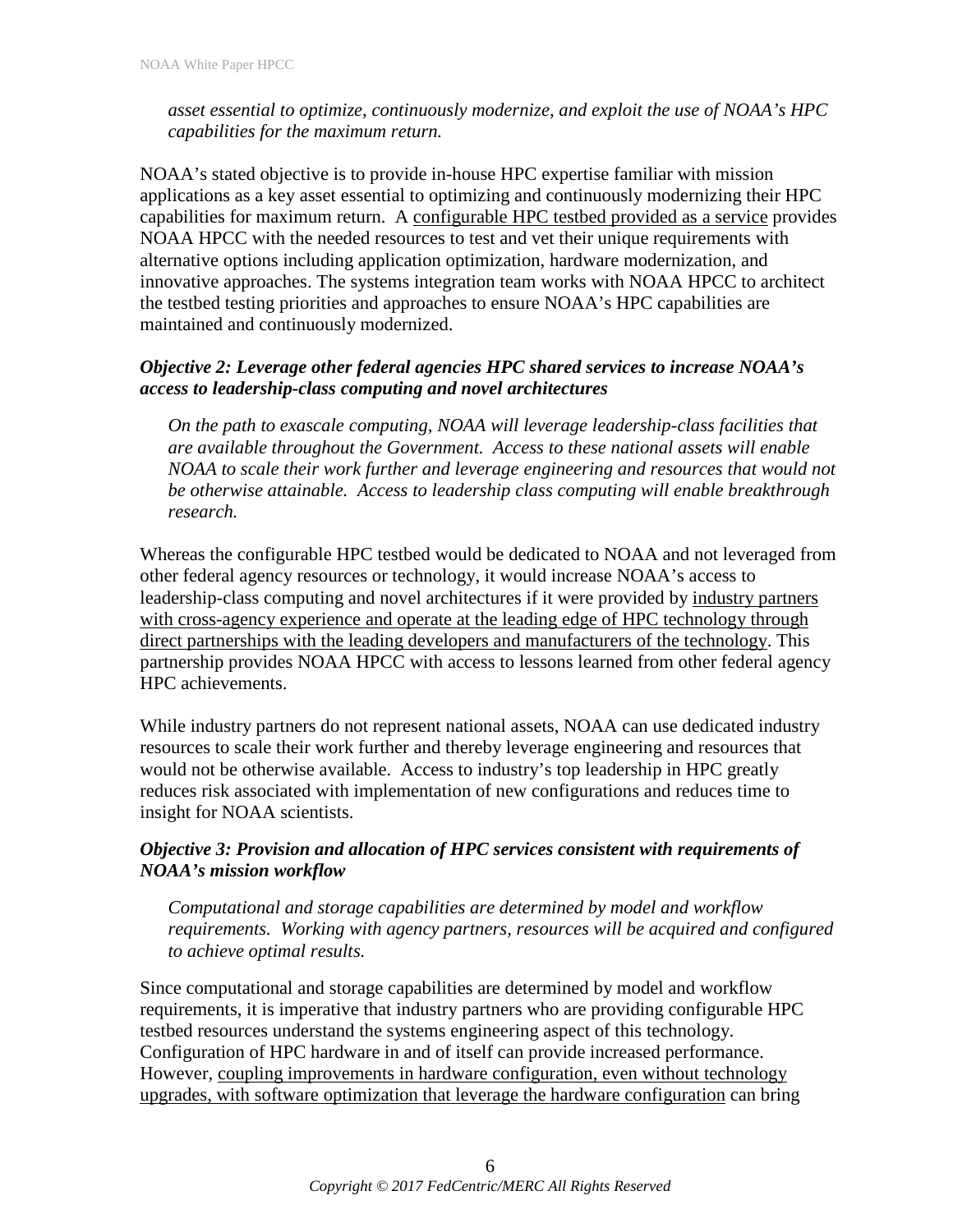sizeable performance increases with input/output capability and reduced latency with minimal capital expenditure.

## *Goal 2: Improve Linkage Between Mission Requirements and HPC Solutions*

## *Objective 1: Establish integrated support of NOAA's applications to optimize HPC solutions and to guide model development based on changing technologies*

*As heterogeneous computing architectures and their associated programming environments mature, the interplay between hardware and software application design has become more tightly coupled. NOAA needs to continually adapt to a more complex set of emerging programming standards and wider array of heterogeneous computing solutions. NOAA will develop an integrated software engineering team, comprised of lab and center personnel, to enhance its software engineering discipline and expertise to achieve optimal code performance and scaling (while maintaining code portability), maximize the efficiency of transitioning research to operations, and enable effective collaborative model development with partners both internal and external to NOAA. In close collaboration with the modeling community, this integrated software team will provide the necessary bridge for environmental modeling to work in tandem with the existing integrated management team, which currently manages the acquisition, provisioning, and day to day operation of HPC.* 

An industry-provided configurable testbed is the resource to be used under the leadership of the NOAA software engineering team. Through their partnership with the right systems integration team, this resource allows the team to accomplish its stated objectives as follows:

- Testbed configured similarly to the existing operations hardware can be used to develop new applications, optimize existing ones, and ensure risk has been reduced or retired in their transition to operations, as part of advancing operational improvements
- Testbed configured with newer technology hardware can be used to develop and trial models created by the integrated software team demonstrating and validating expected performance improvements to management teams
- Memory scale-up can be trialed, advancing operational improvements such as moving the compute to the data and reducing inherent latency

This approach can reduce implementation costs by leveraging this risk-reducing capabilities.

## *Objective 2: Develop scientific and software assurance methodologies to deal with increasing complexity of HPC systems*

*The mean time between failures for HPC will decrease dramatically as the number of processing cores and integrated components within the HPC increase by orders of magnitude. This increase in system complexity leads to more frequent job runtime interruption and potential data corruption requiring additional sophistication in the applications to achieve the current level of runtime reliability and data integrity. NOAA will need to invest in software automation techniques required for fault tolerant data movement, and error detection, correction, and handling to ensure mission applications run reliably. NOAA scientists will have to increasingly work together with software*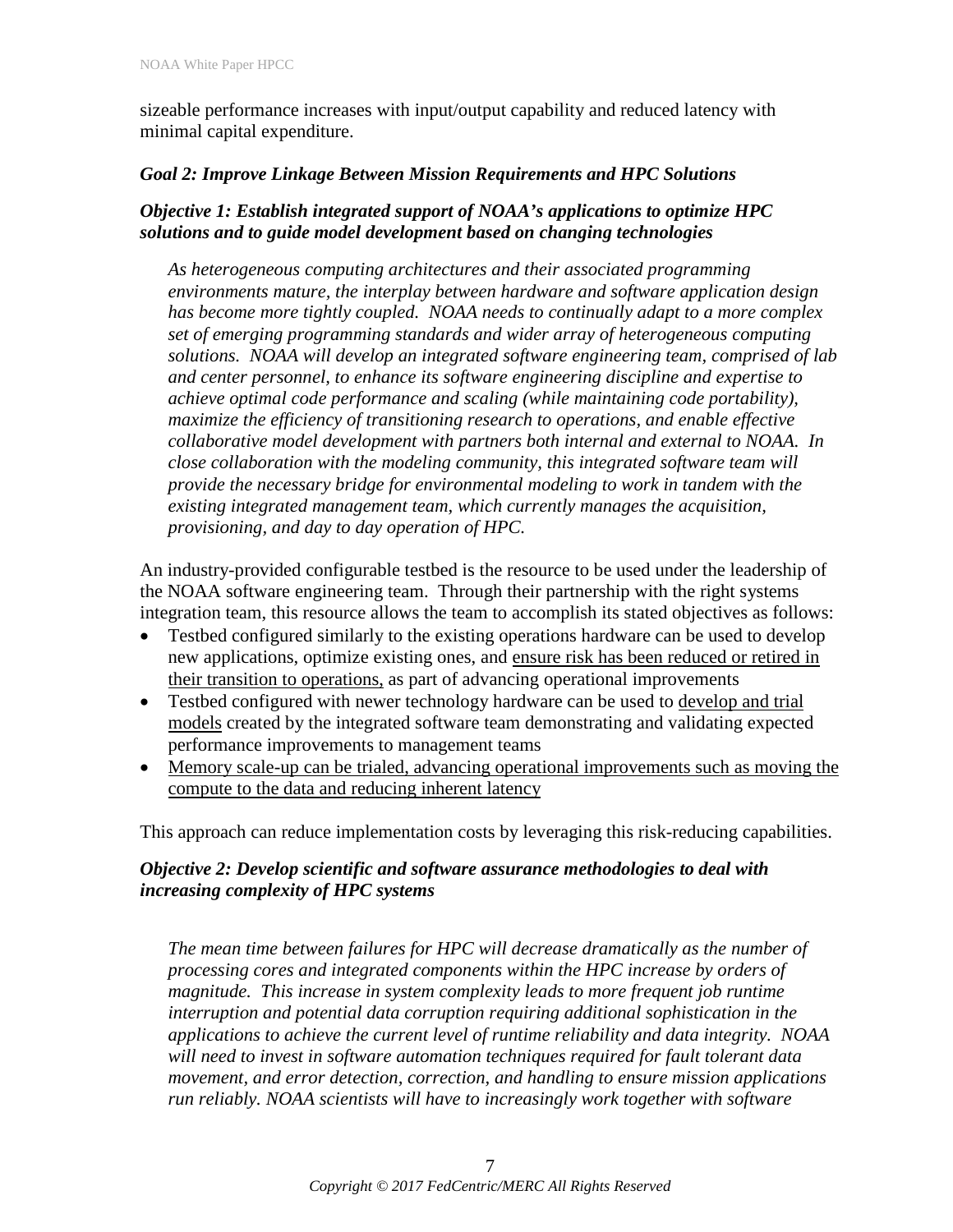*engineers to develop workflows that have fault tolerance built in from their inception. Interdisciplinary teams will become the norm for model development within NOAA.*

With a dedicated NOAA HPC testbed, software automation techniques are tested offline without adding risk to current operations. Development of successful workflows requires an understanding of the software platforms and the data sets that are to be processed. This approach results in a scale-up approach, a scale-out approach, or a hybrid approach all of which can be trialed with the testbed to ensure the optimal solution is identified.

## *Objective 3: Explore innovative methodologies and solutions to improve efficiency of data storage and effectiveness of data analytics*

*Within the next five years, NOAA's hierarchical storage management system, within its HPC program, will store hundreds of petabytes of data. While growth in computational demand continues at an exponential rate, storage performance and capacity is lagging behind creating an incrementally increasing cost for storage over time.* 

*NOAA will refine its workflows to ensure appropriate trade-offs are made when storing data. Engagement with industry will continue to ensure that storage and data movement technologies can continue to scale to the required capability and reliability. Hardware and software innovations will be exploited to enhance scientific analysis.*

To thoroughly exploit hardware and software innovations in HPC technologies, the expertise required includes not only partners who are experts in the evolution of HPC technology but also systems integration engineers who understand most efficient and effective approaches to architecting hardware/software solutions that in turn provide the most effective and efficient computational environment for NOAA's software applications and scientific needs. Expertise in HPDA techniques to exploit analysis of stored data provides a specific application example. There is an inherent cost-effectiveness to be gained by having access to system architects that understand and have developed tools such as graph databases to generate data analytics. Software platforms as well as model and workflow requirements must drive hardware requirements. True systems integrators know how to manage this risk to provide seamless transition to operations through testbed experimentation. Having a flexible, i.e. configurable, testbed system allows for trialing the most promising technologies providing an alternative platform and/or novel hardware configuration.

#### *Goal 3: Recognize and Plan for Emerging Uses of HPC*

#### *Objective 1: Perform outreach and education to NOAA programs about HPC services.*

*Outreach and education will be provided to communities within NOAA which have not traditionally used HPC. The HPC program helps translate the complexities of using HPC environments involved with parallel programming, debugging, data movement and storage. Training will be provided by experts from NOAA, our partners, and industry. Enterprise HPC wikis, help desk support and NOAA application analysts will assist this NOAA community in making efficient use of HPC resources.*

Results from testbed investigations could be leveraged for outreach and education. Training, demonstrations, and findings could be provided to new and potential users. The systems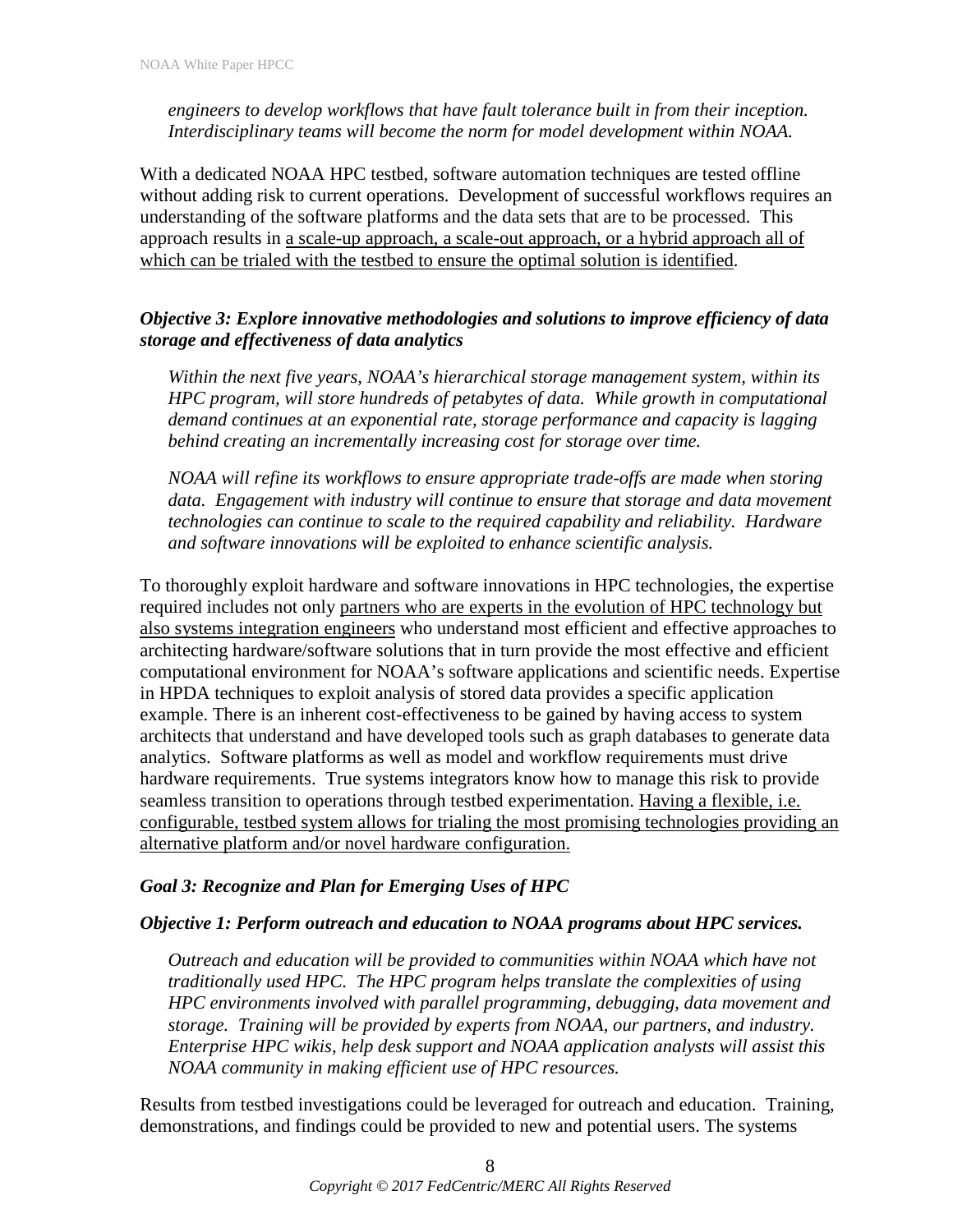integration team could sponsor a NOAA HPC users group to create training materials, technical libraries and on-line documents. Shared knowledge among the user community always enhances best-practices and provides state-of-the-art (SOTA) HPC knowledge that increases efficiencies and throughput.

#### *Objective 2: Enhance support to accommodate new communities and technologies*

*Computational testbeds will be established to support initial "development" allocations. These testbeds will be associated with applications and technology liaisons to assist new users. The NOAA applications lead will engage new Principal Investigators to ensure that they can adapt their codes to new platforms and that they are aware of the latest programming standards.*

*As NOAA's HPC program has evolved and matured, the user community has grown and diversified. To foster a strong relationship between the HPC program and its users, NOAA will establish an HPC User Committee with representation from the major user communities and some of the "pioneer" users identified by the NOAA Allocation Committee. The User Committee will bring the advice, guidance, and point of view of computer users to the attention of the HPC program; and to exchange information concerning effective utilization of the HPC resources available to NOAA.*

The configurable testbed can be used to develop NOAA's approach to supporting new end users integration into the HPC program. Unlike operational HPC assets of NOAA, this testbed can be configured to demonstrate to new users performance expectations from the current operational HPC environment or to determine the optimal environment for new users. Through internal seminars, demonstrated successes can be shared with the current user community as well.

#### *Objective 3: Evolve funding model to account for emerging HPC users*

*Currently, NOAA's HPC assets are funded primarily by OAR and NWS. (Operational supercomputing is augmented by NOS pursuant to an MOA with NWS on hydrodynamic modeling for oceans and coasts.) NOS, NESDIS, and NMFS, each receive small allocations on NOAA's HPC. As these new users' mission requirements grow, a new funding model will need to be established to recognize the cost of providing those services. Significant new computational and storage allocations will only be provided when programming, network, and HPC support are provided by the requestor. In the*  long term, emerging users will need to contribute funding and some personnel support *towards the overall cost of the HPC enterprise and provided services.*

By using the configurable testbed approach, the most successful approaches that bring the most value for the expenditure can be identified. This approach enhances NOAA HPCC's ability to reduce risk inherent in the capital budgeting process, while increasing the branch's capabilities and informing their capable user community. The testbed can be leveraged to demonstrate to new end users how their requirements translate into system usage expectations for the purpose of quoting a price for the HPC service to be provided by NOAA. Baseline user metrics can be developed and communicated as a basis for provisions of the HPC service.

## *Goal 4: Effectively Adopt Latest HPC Technology to Drive Efficiencies*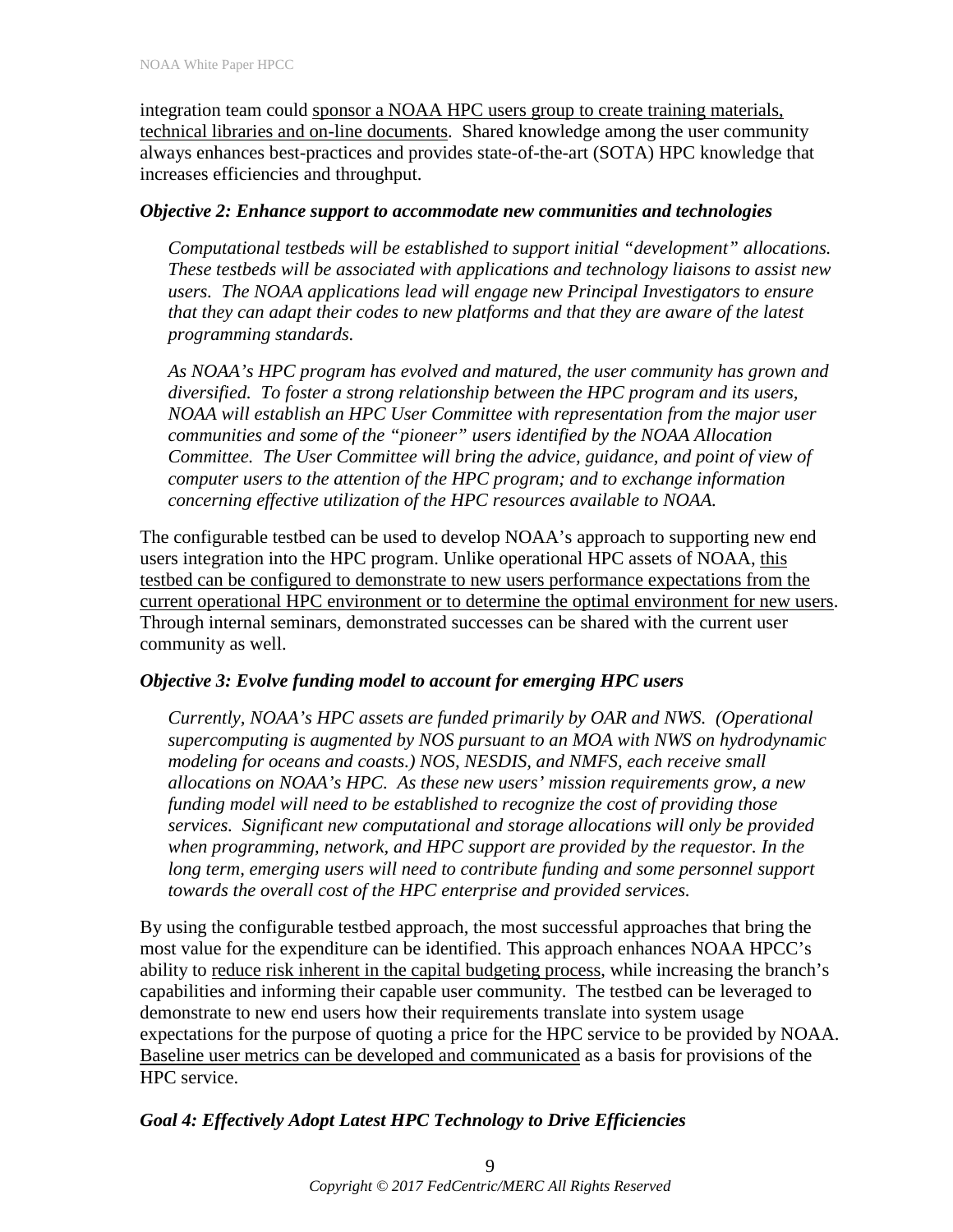## *Objective 1: Access novel architectures*

*High Performance Computing is at the cutting edge of IT technology. HPC trends rapidly change through successive generations of technology and require that applications constantly adapt to ensure they can best exploit the computational platforms. Access to novel architectures enables developers to explore the opportunities and challenges associated with running new and existing applications on the next generation of computing.*

*NOAA will identify technology testbeds for novel architectures. The capabilities of other agencies, university partners, industry and our own assets will be leveraged. Early adopters will be able to evaluate the programming, I/O handling, software, and storage environments for NOAA's mission workload.*

The configurability of a testbed is a necessity in the field of HPC technologies as this hardware is costly and the success of its architecting and integration into existing HPC systems truly determines the performance enhancement. Access to novel architectures comes through leveraging industry partners who are systems integrators, have an understanding of the historical development of HPC hardware and software, have access to the latest technological developments in hardware and have used HPC for their own computation projects. Scalability is a key requirement when using a testbed to evaluate specific performance characteristics such as I/O handling, programming and storage. Systems integration experts can both determine and communicate the logic required to assess scalability of given system architectures. Proof of concepts are easily achieved by obtaining latest hardware from vendors to demonstrate capabilities.

## *Objective 2: Create training opportunities and workshops to enable exchange of knowledge between model developers and HPC solution providers*

*Understanding the programming, software, and technology limitations of next-generation architectures is beneficial when implementing new algorithms for numerical models. Advanced techniques ensure that applications can scale and exploit new platforms without having to be completely rewritten.*

*NOAA experiences will be communicated with industry and our partners to ensure that our concerns, "lessons learned", and successes can be leveraged to improve the nextgeneration technologies. NOAA will benefit by ensuring that appropriate enhancements*  will be made to enable environmental codes to exploit these architectures. This will *serve as a benefit not just for NOAA, but the HPC community as a whole - as the technology will be more stable, functional, and better performing.*

Trialing of advance techniques on a properly configured testbed provides many benefits to NOAA. This resource can be used to facilitate training seminars including participation of appropriate vendors. Training can be provided on-site, remotely, through YouTube videos, and train-the-trainer courses. This approach serves for risk reduction in deploying new applications into the operational system; it serves to trial the next-generation architecture through the selection of configuration for the testbed; it serves to develop and establish performance metrics for enhancements in environmental codes; it serves as a training and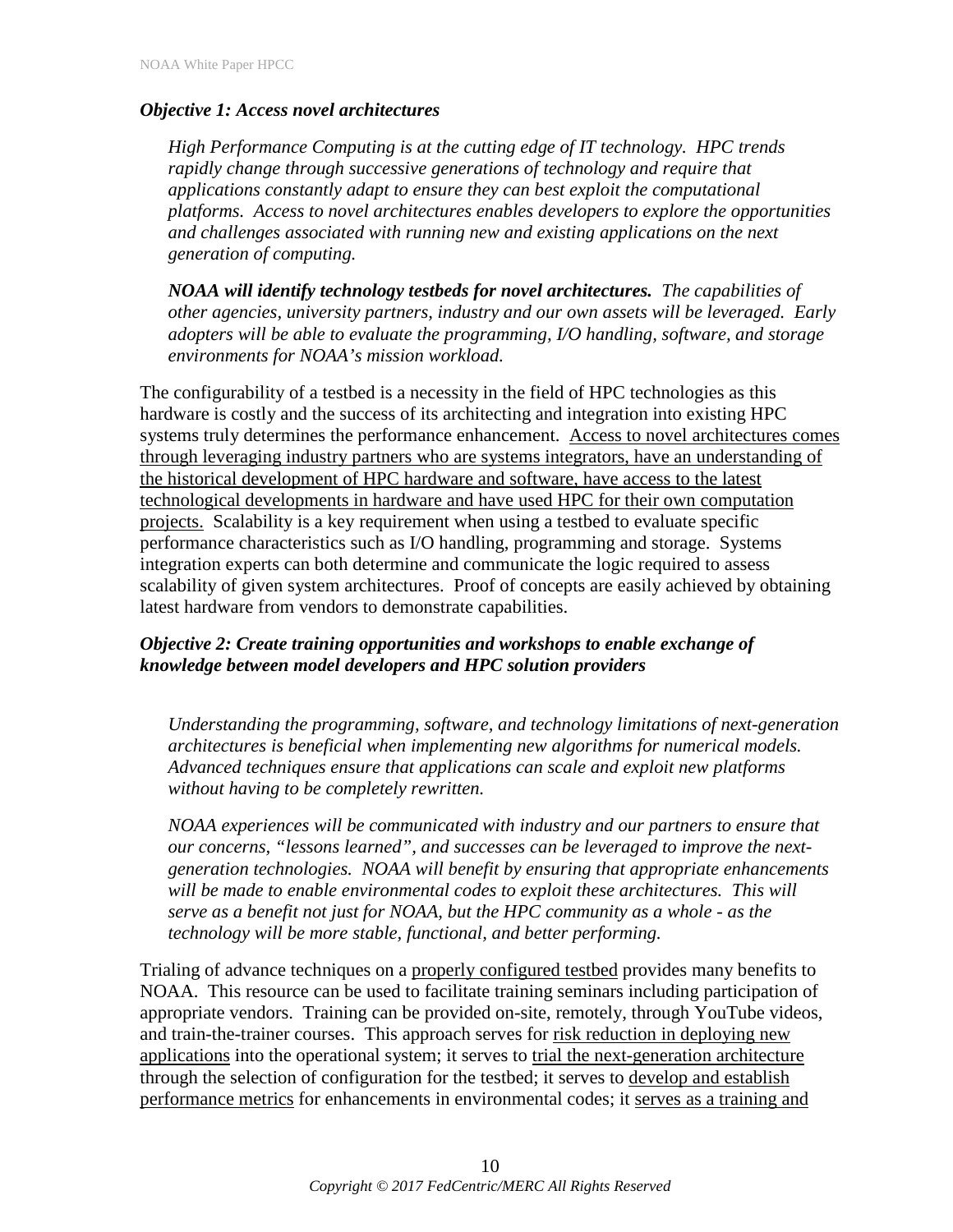workshop opportunity for the HPC community under NOAA's leadership; and, it creates potential for an expanded user base.

## *Objective 3: Develop integrated enterprise-wide competency to recognize, plan, and evaluate emerging technologies for future acquisitions*

*The leading NOAA applications engineers will work with domain scientists to identify agency-wide benchmarks that are both relevant and computationally challenging. These applications will be cross-compiled on various architectures and made available to the entire modeling community and HPC vendors. As appropriate, performance numbers will be made publicly available. Since new software capabilities are typically frozen during operational transitions to new technologies, these transitions should be planned and resourced to occur with maximum reliability and minimum elapsed time.*

*Regular interactions with HPC vendors will be ongoing to ensure that both technology challenges and successes are communicated. Through these regular interactions, NOAA's leading application engineers and community of users will remain informed of the latest software and technology trends by participating in various community forums.*

The experience to be gained by NOAA applications engineers through use of a dedicated configurable testbed cannot be quantified. Not only will it lead to a substantial increase in the competency of both NOAA engineers and scientists to recognize, plan and evaluate emerging technologies for future acquisitions, but also reduces the risk inherent in planning for future hardware and systems upgrades. Leading the testbed development with a systems integration team that is "vendor" agnostic and has close working relationships with all suppliers, gives NOAA the advantage of working with any HPC vendors technology, whether it is COTS or a cutting-edge development or something in between such as a prerelease product. It is most imperative your systems integration team know and understand the current operational environment so the test bedding activities can be mapped directly to the future architecture to be evaluated and employed by NOAA.

# *Goal 5: Maximize Effectiveness of HPC Solutions*

# *Objective 3: Improve the user experience*

*NOAA will enhance tools and methods to provide users a consistent user experience across its integrated HPC resources. For example, NOAA will improve workload and software management practices, establish common reporting, and create common documentation and communication tools.*

Not all climatologist, oceanographers, and scientists are computer experts. Maximizing effectiveness involves creating a common, yet flexible, user experience that enables NOAA researchers and practitioners to do their best work because of the technology, not in spite of it.

The systems integration team prototypes workflow alternatives and user interfaces on the testbed for NOAA HPCC evaluation. Best practices from other government HPC sites and and other data science can be replicated on the testbed for evaluation. For instance, High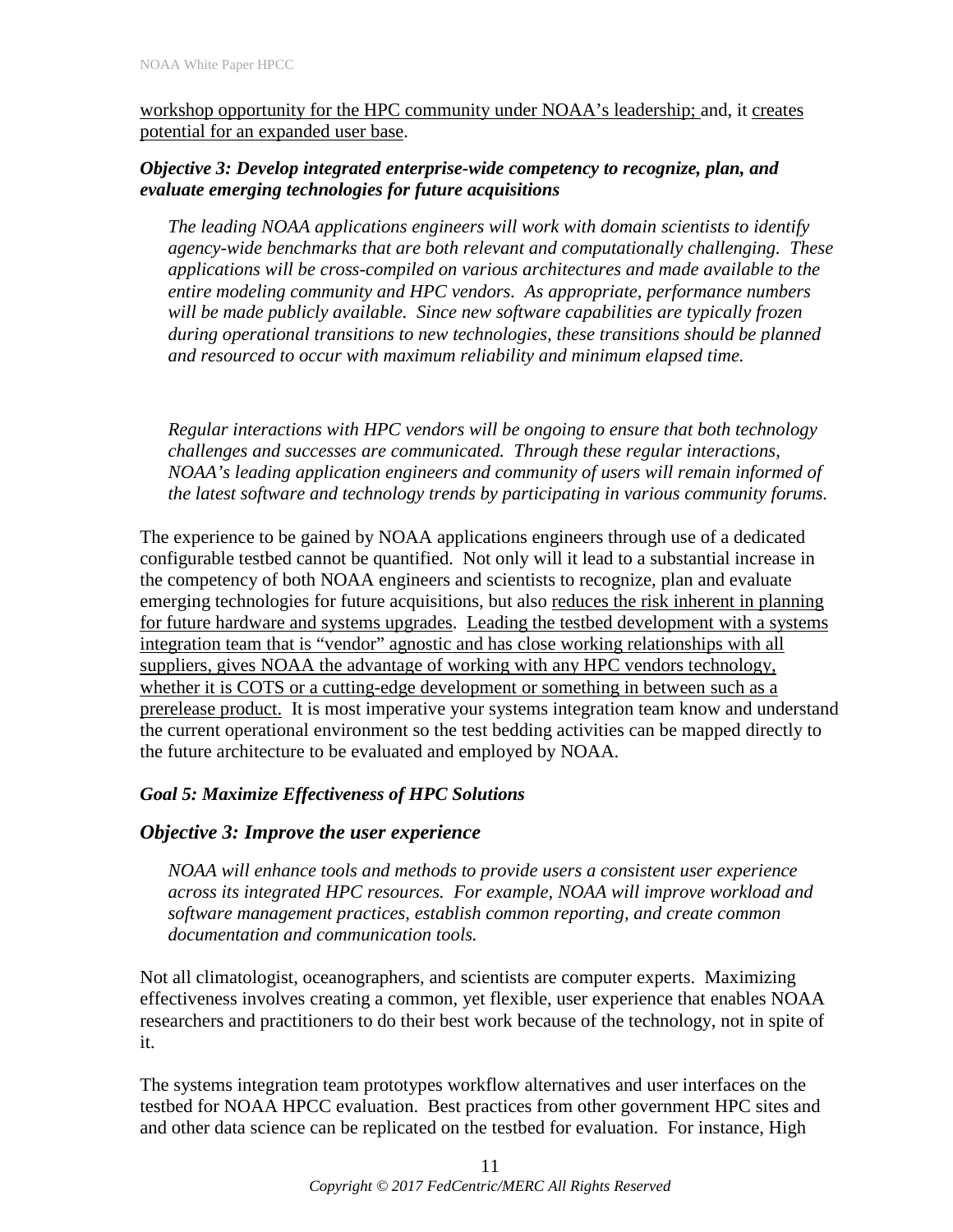Performance Data Analytics (HPDA) researchers have adopted interactive user environments called notebooks to manage, collaborate, document, and execute their applications on compute clusters. Jupyter, Zeppelin, and Beaker are open source notebook examples that may complement traditional HPC job management software and allow users to easily share and reuse their investigation setups and results. Another example might involve GUIs built to supplement scripting and command line interface to provide reproducible success. These types of activities create momentum to increase NOAA HPC capabilities and accessibility.

## **Conclusion**

NOAA HPCC can realize significant benefits in their provision of operational and R&D services to NOAA missions by implementing cost-effective and targeted approach described in this white paper. Using a configurable HPC Testbed (TaaS), provided by a systems integration team possessing NOAA science expertise guiding the development, use and exploitation of the testbed in partnership with NOAA's HPC experts will lead to many combinations of the following benefits:

- Risk reduction
- New optimized software platforms
- New, novel, vetted, trialed hardware configurations
- Establishing performance metrics and expectations
- Incremental, evolutionary, and revolutionary results
- Shared knowledge within the NOAA HPC user community
- Lessons learned from industry, other government agencies
- Low risk capital expenditure planning
- Leveraged capabilities
- Reduced time to insight
- User community enhancements in training and capabilities development
- Access to the latest in hardware technologies

The success of this approach requires the testbed be:

- provided by an industry partner as a service, not a capital expenditure
- configurable including scale-up, scale-out and hybrid architectures
- dedicated to NOAA HPCC

The success of this approach requires the systems integration team:

- be hardware and software solutions architecture experts, knowledgeable in the evolution of HPC hardware and software
- be intimately knowledgeable of NOAA science and missions and their HPC requirements
- be vendor "agnostic" for solution specifications ensuring best value and most affordable solutions
- have access to a wide array of leading developers and manufacturers of HPC technologies
- be "skunk works" team leveraging small business affordability and "best value" that can be accessed through existing contract mechanisms

The HPC TaaS augments NOAA's mission with a focus on technology evaluation, vetting and insertion. It provides a low-cost budgetary solution to ensure early access to new